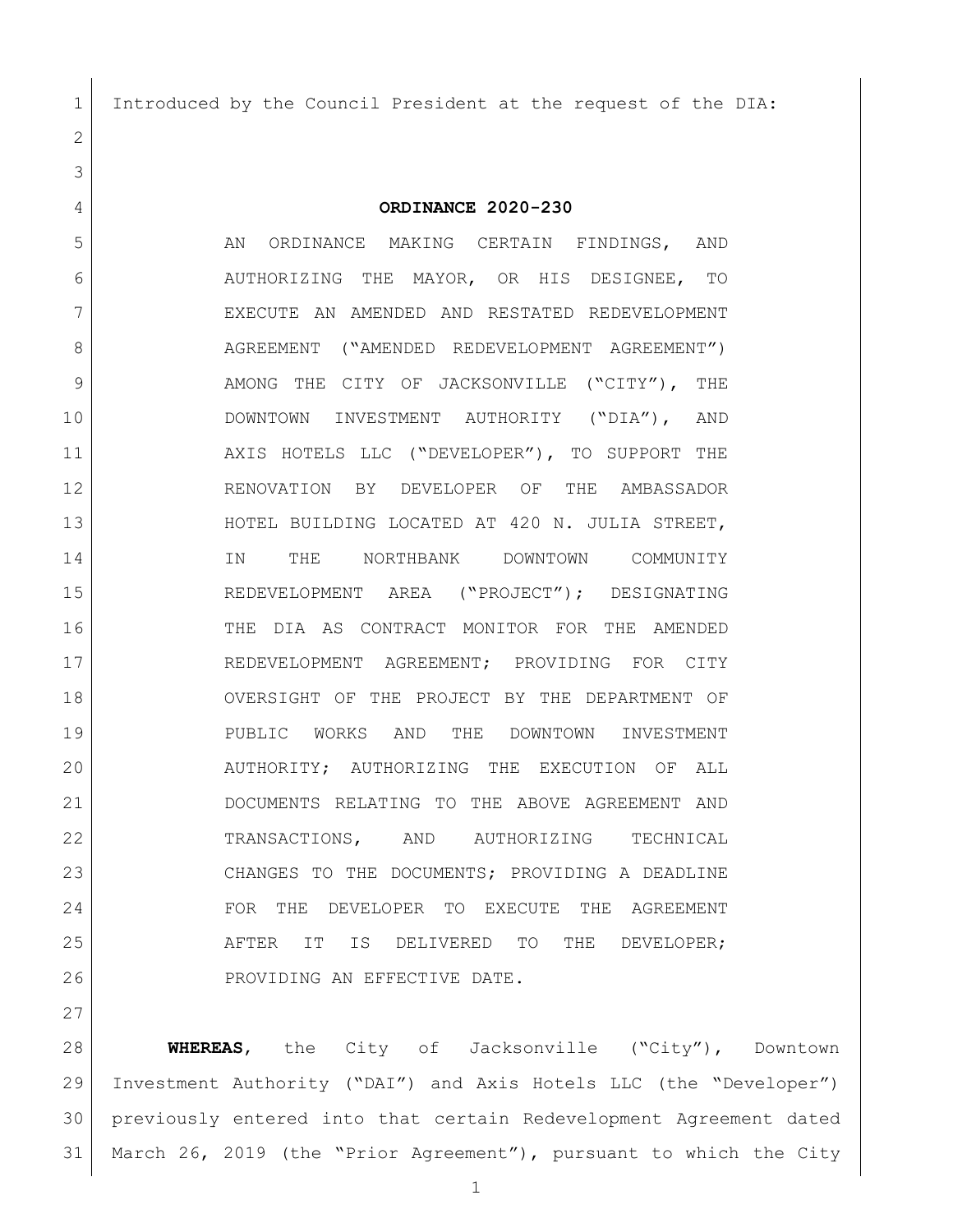1 and DIA, as applicable, were to provide a \$1,500,000 Historic Preservation Trust Fund Grant and an up to \$4,900,000 REV Grant to the Developer upon the substantial completion of the renovation of the Ambassador Hotel Building and construction of approximately 220 5 units of multi-family market rate housing; and

 **WHEREAS**, subsequent to the Effective Date of the Prior Agreement, Developer has recently purchased an additional parcel of 8 | land near the Project Parcel (as defined in the Prior Agreement), and the Developer's development plans for the new parcel impact the timing and construction of the Residential Improvements and structured parking facility, each as described in the Prior 12 Agreement; and

 **WHEREAS**, the anticipated development on the new parcel by Developer will impact the parking and residential components under the Prior Agreement, and the parties wish to proceed with renovation of the Ambassador Hotel Building so as not to delay the 17 | overall construction schedule; and

 **WHEREAS**, The parties desire to amend and restate the Prior Agreement in its entirety on the terms and conditions set forth in the Amended and Restated Agreement placed **On File** with the Legislative Services Division to amend the scope of the Project to: (i) exclude the construction of the approximately 220 units of multifamily market rate housing and structured parking facility; (ii) remove the obligation of the DIA to provide a \$4,900,000 REV Grant related to the same; and (iii) implement those other terms 26 and conditions as set forth herein; and

 **WHEREAS,** the Project is consistent with the DIA BID Plan, and furthers Redevelopment Goal 1 (Reinforce Downtown as the City's unique epicenter for business, history, culture, education and entertainment); and

**WHEREAS**, on September 19, 2018, the DIA approved a resolution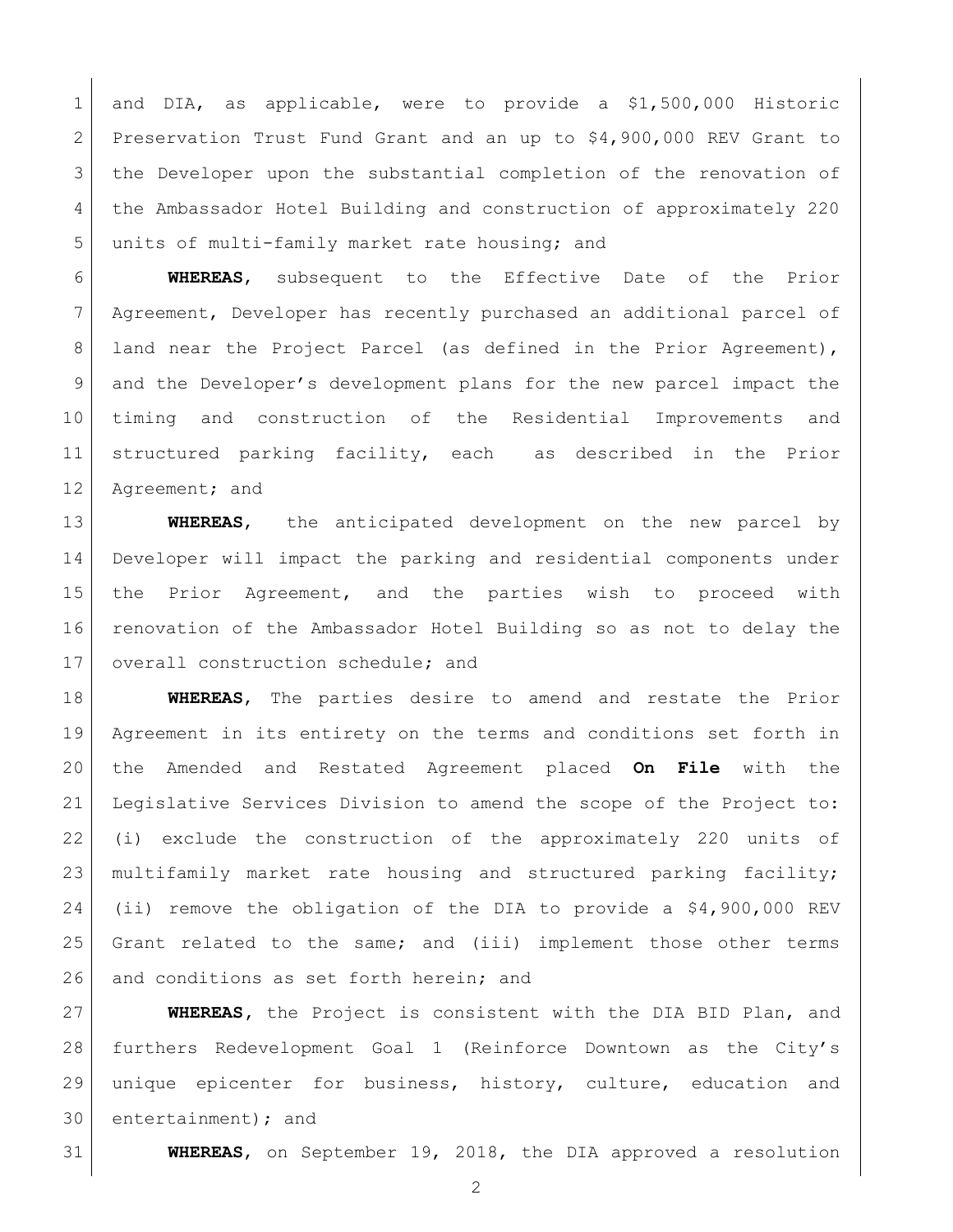to enter into the Redevelopment Agreement, and on December 19, 2019, the DIA approved a resolution to enter into the Amended Redevelopment Agreement (the "Resolutions"), said Resolutions being attached hereto as **Exhibit 1;** and

 **WHEREAS**, it has been determined to be in the interest of the City to enter into the Amended Redevelopment Agreement and approve of and adopt the matters set forth in this Ordinance; now, 8 therefore,

**BE IT ORDAINED** by the Council of the City of Jacksonville:

 **Section 1. Amended and Restated Redevelopment Agreement Approved.** The Mayor (or his authorized designee) and the Corporation Secretary are hereby authorized to execute and deliver the Amended and Restated Redevelopment Agreement (the "Amended Redevelopment Agreement") substantially in the form placed **On File** with the Legislative Services Division (with such "technical" changes as herein authorized), for the purpose of implementing the recommendations of the DIA as further described in the Amended 18 | Redevelopment Agreement.

 The Amended Redevelopment Agreement may include such additions, deletions and changes as may be reasonable, necessary and incidental for carrying out the purposes thereof, as may be acceptable to the Mayor, or his designee, with such inclusion and acceptance being evidenced by execution of the Amended Redevelopment Agreement by the Mayor or his designee. No modification to the Amended Redevelopment Agreement may increase the financial obligations or the liability of the City or DIA and any such modification shall be technical only and shall be subject to 28 appropriate legal review and approval of the General Counsel, or his or her designee, and all other appropriate action required by law. "Technical" is herein defined as including, but not limited to, changes in legal descriptions and surveys, descriptions of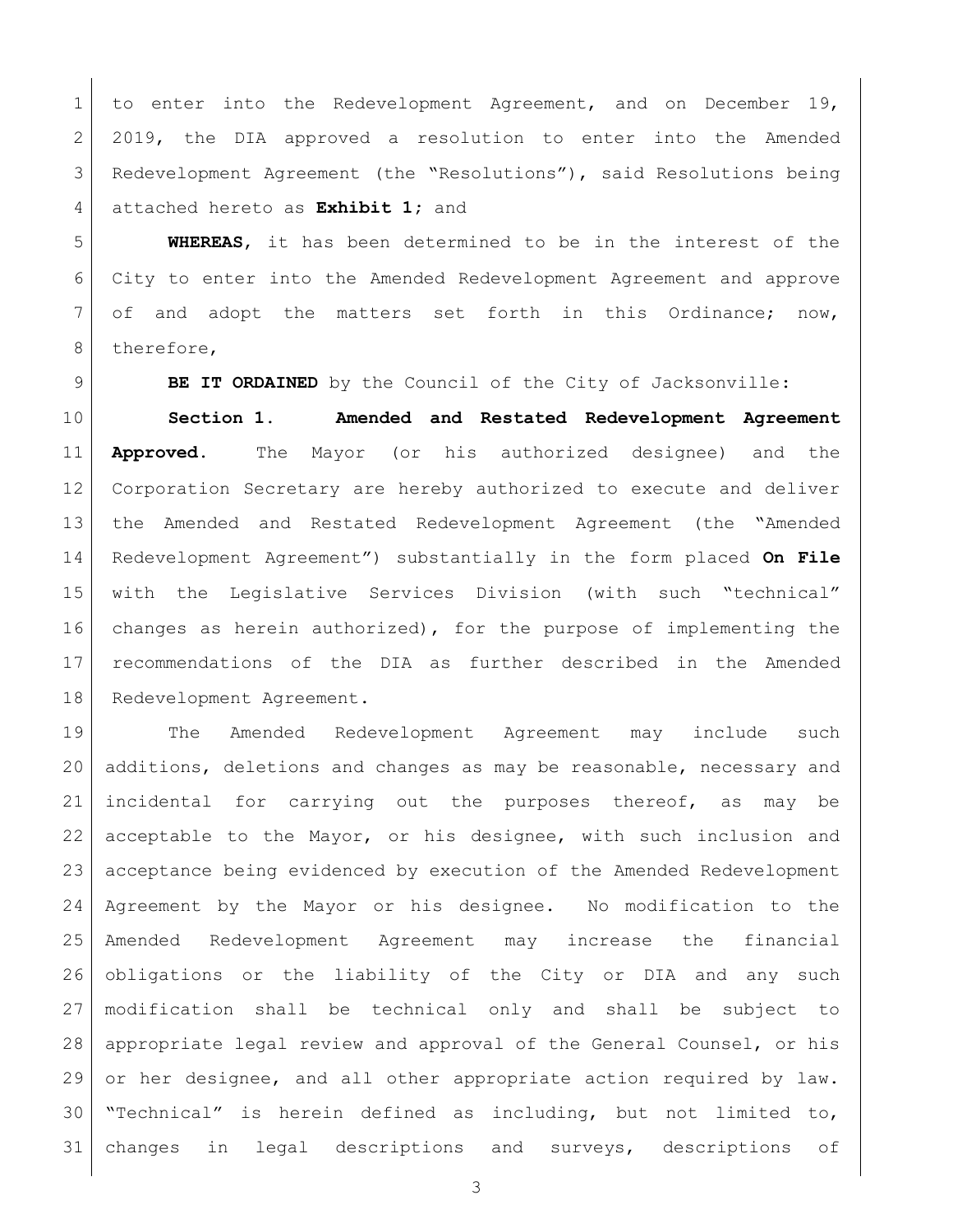infrastructure improvements and/or any road project, ingress and 2 egress, easements and rights of way, performance schedules (provided that no performance schedule may be extended for more than six months without Council approval) design standards, access and site plan, which have no financial impact.

 **Section 2. Designation of Authorized Official and DIA as Contract Monitor.** The Mayor is designated as the authorized official of the City for the purpose of executing and delivering any contracts and documents and furnishing such information, data and documents for the Amended Redevelopment Agreement and related documents as may be required and otherwise to act as the authorized official of the City in connection with the Amended Redevelopment 13 Agreement, and is further authorized to designate one or more other officials of the City to exercise any of the foregoing authorizations and to furnish or cause to be furnished such information and take or cause to be taken such action as may be necessary to enable the City to implement the Amended Redevelopment Agreement according to its terms. The DIA is hereby required to administer and monitor the Amended Redevelopment Agreement and to handle the City's responsibilities thereunder, including the City's responsibilities under such Amended Redevelopment Agreement working 22 with and supported by all relevant City departments.

 **Section 3. Oversight Department.** The Department of Public Works and the Downtown Investment Authority shall oversee the 25 Project described herein.

 **Section 4. Further Authorizations.** The Mayor, or his designee, and the Corporation Secretary, are hereby authorized to execute the Amended Redevelopment Agreement and all other contracts and documents and otherwise take all necessary action in connection therewith and herewith. The Chief Executive Officer of the DIA, as contract administrator, is authorized to negotiate and execute all